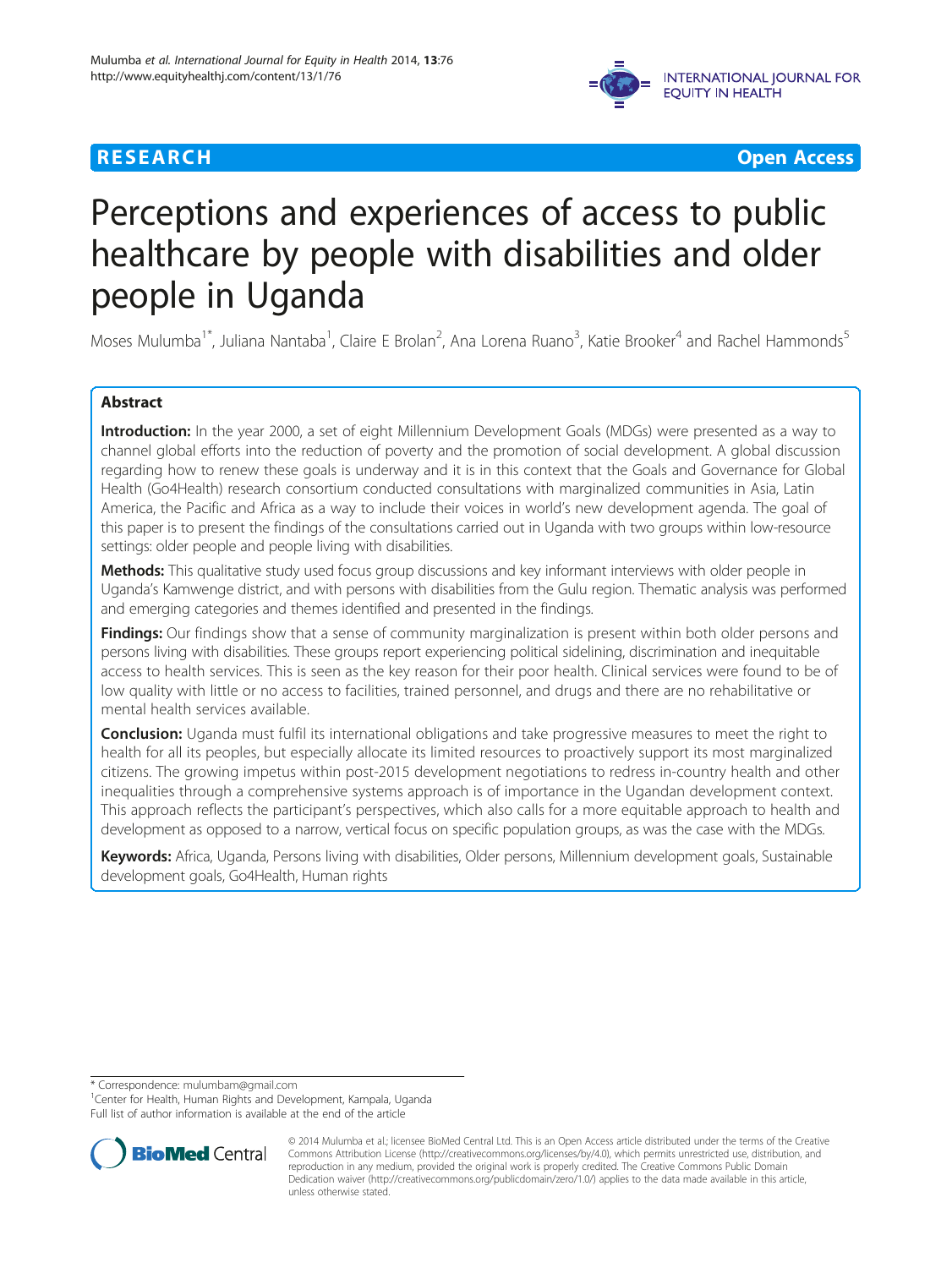#### Introduction

Today, people with disabilities represent 15% of the world's population, or around one billion people, 80% of which live in low and middle-income countries [[1](#page-7-0)]. Conflict and war, rapid population growth, increasing life expectancies, the increasing non-communicable disease burden, and the ageing process have all contributed to an increased prevalence of disabilities, while the lack of responsive policies that allow people to realize their rights in regards to education, employment and healthcare provision means that disability places individuals and families at greater risk of experiencing poverty [\[1,2](#page-7-0)]. In addition, as the number of older people (adults over 60 years) will increase to an expected two billion people by 2050, many countries now face the challenge of caring for an ageing population [\[3](#page-7-0)]. Neither people with disabilities or older people are homogenous groups. Individuals in these two population groups experience differing degrees of vulnerability; many experience complex economic and social challenges related to income insecurity, poverty, mobility, stigma and environmental degradation. These factors are compounded by the rise in non-communicable diseases, which can affect people with disabilities and older people disproportionately, and the risk of infectious diseases like HIV/AIDS [\[4](#page-7-0)-[6\]](#page-7-0).

Uganda has a population of 36 million people, a number that is projected to increase five-fold by the year 2100, and is one of eight countries expected to account for over half the world's projected population before the end of the century [\[7](#page-7-0)]. Named one of the least developed countries in the world in 2013, and located in one of the less developed global regions, it has seen the life expectancy of its population grow from 43 years in 1990 to 56 in 2011 [[8\]](#page-7-0). This translates into a growing number of older people that will require access to economically productive activities as well as to health and other social services. Alternatively, approximately 19% of the Ugandan population over five years of age lives with at least one disability. The prevalence of disability in Uganda increases with age from 12% for children 5–9 years old to 67% for those over age sixty [\[8](#page-7-0)]. Uganda is a State party to numerous international human rights treaties, including the International Covenant on Economic, Social and Cultural Rights (CESR), enshrining numerous rights including the right to health and the recent United Nations Convention on the Rights of Persons with Disabilities (CRPD) [\[9](#page-7-0)]. In acceding to these treaties Uganda pledged to realize the human rights of vulnerable and marginalized groups including older people and people with disabilities.

In the year 2000, a set of eight Millennium Development Goals (MDGs) were presented as a way to channel global efforts into the reduction of poverty, the improvement of access to education, of gender equity and of the reduction of certain disease burdens, all by the year 2015 [\[10-12\]](#page-7-0). As the end-date for the MDGs nears, and as country and global reports show a number of the goals will not be met, the future of global health and development policies needs to be considered [[13](#page-7-0)]. The Goals and Governance for Health (Go4Health) research consortium has a mandate from the European Commission to provide policy recommendations for the new post-2015 health and development goals. In order to do this, Go4Health proposes a global governance structure that includes the voices of communities that have not previously been a part of shaping health policy at this level [[14](#page-7-0)]. A multisited, qualitative research project was implemented in countries in Asia, Africa, Latin America and the Pacific region with the goal to give voice to people who are not typically consulted or heard. This multi-region study engaged the voices of marginalized and excluded communities on the post-2015 development agenda. The purpose of the consultations was to identify health needs, barriers and issues from communities and build on them in order to provide recommendations into the larger, post-2015 global discussion regarding the content of new health and development goals. In Africa, this project was led by the Center for Health, Human Rights and Development (CEHURD).

In many regions of the world there are populations that are either excluded from policy processes or are unable to actively engage in them. When this is combined with historical, social, political and economic determinants, it can lead to whole communities being disenfranchised from their governments [\[15](#page-7-0)]. As a State party to numerous human rights treaties the Ugandan state is obligated under international human rights law to include marginalized populations in the national policy process and prioritize their concerns in post-2015 sustainable development goal discussions. This article reports on a sub-study within Go4Health that was carried out in Uganda in 2013. The fieldwork took place with people with disabilities living in the post-conflict district of Gulu, in the north of the country, and with older people living in the isolated western district of Kamwenge. The aim of this study was to gain a deeper understanding of the perceptions and experiences of both groups around accessing public healthcare and inter-related social services with the goal of feeding into Go4Health's broader policy recommendations on the new post-2015 health development goals.

# Methods

# Setting

#### People with disabilities – Gulu district

To elicit the perceptions and experiences of people with disabilities, a collaboration between CEHURD and the non-government organization, Gulu Disabled Persons Union, was formed in the Gulu district of Uganda. This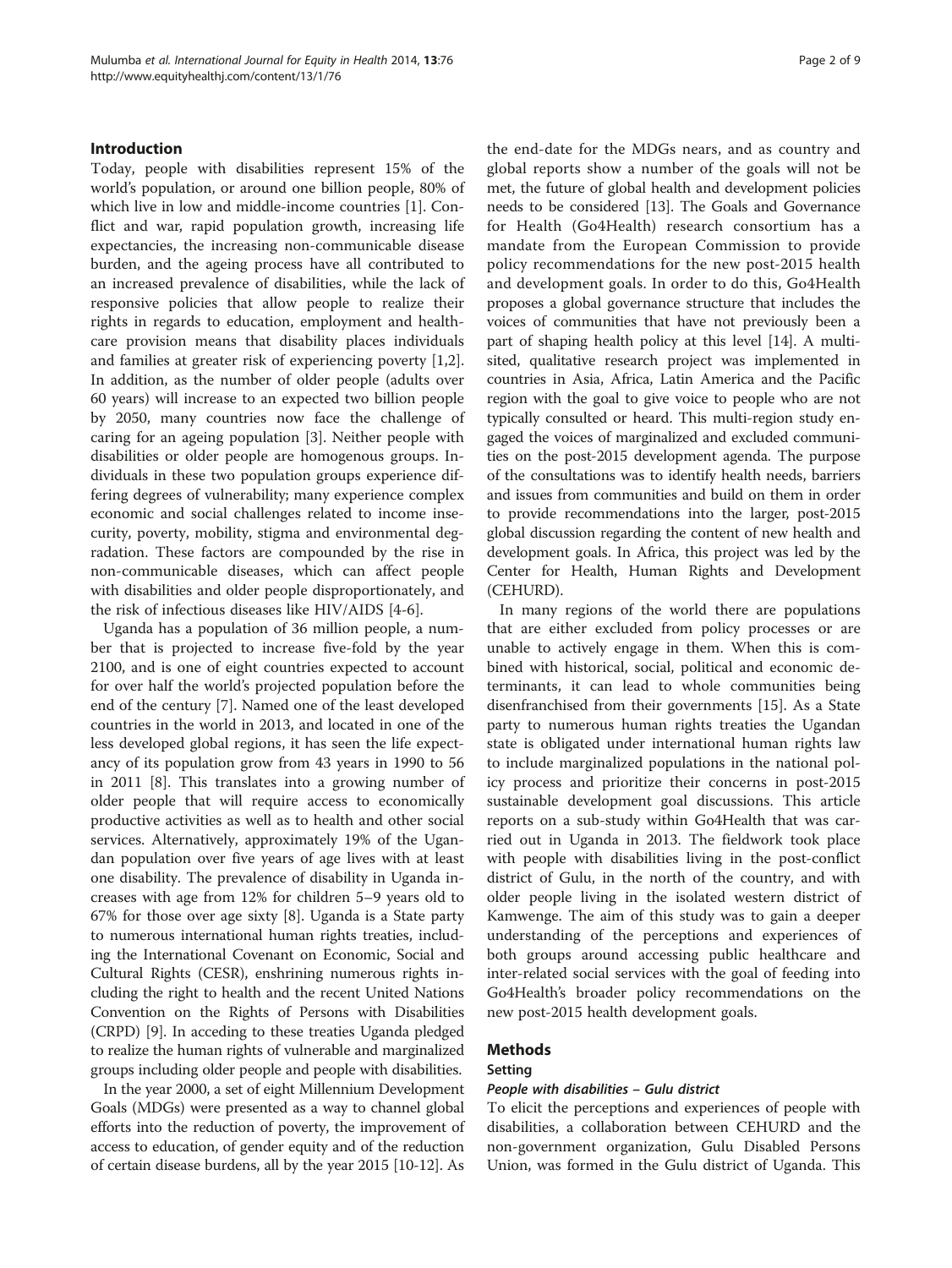district is located five hours north of Kampala, the capital of Uganda. The Uganda census in 2002 reported the population of Gulu district to include 475,260 people. In regards to health infrastructure, Gulu has 45 government health facilities, including 26 level two units, 14 level-three health units, 3 level-four health centers, one general hospital and one regional referral hospital. This district was selected to participate in this study because it is recovering from a long civil war that resulted into violence with emerging disabilities of various forms.

Gulu has experienced the longest civil conflict in the history of Uganda, a 20 yearlong war between the Lord's Resistance Army (LRA) and the Ugandan government. Since the peace signing between the two factions in 2006, the district has been considered a post-conflict environment [\[16](#page-7-0)]. The conflict has had a devastating effect on the lifestyle, health and well-being of the people of Gulu; communities were subjected to rape and gender violence, torture, injuries due to landmines and weapons, mass abductions, geographical displacement, and murder [[17,18](#page-7-0)]. Currently, the region is rebuilding itself, with special efforts on improving security, infrastructure and the lives of the people in the many affected communities [[19,20](#page-7-0)]. However, Gulu's poor economy has hampered efforts [\[21\]](#page-7-0). As a result, the majority of the population lives in poverty and 46% of the total population experiences food insecurity. The people of the district are engaged mostly in small-scale business, which are mainly for day-to-day survival [[21,](#page-7-0)[22\]](#page-8-0). Although there have been no studies that clearly state how many people experience disabilities in Gulu as a result of the conflict (or otherwise), the prevalence is thought to have risen significantly due to the use of landmines and because of the magnitude and scope of the fighting [\[23,24\]](#page-8-0).

# Older people – Kamwenge district

To elicit the perceptions and experiences of older people, CEHURD worked in collaboration with volunteers for community development from the Kanara Village health team, as well as with representatives from the local government. Kamwenge has no special organization for older people. The district is located more than ten hours west from Kamapala, and in 2009 it had an estimated population of 309,700 people with an estimated rate of population growth of 2.9% [[8](#page-7-0)]. The district does not have a hospital, but it has two sub-health districts with level 4 health units, and 33 health units that allow for coverage for 44% of the 75 parishes. In regards to human resources for health, out of 343 posts that were approved for the district, only 195 are filled. This leaves 148 posts vacant. This has led to Kamwenge having two health sub-districts that do no have any medical officers.

This district was selected to participate in the study because of its remote location in regards to the capital

city and the large population of older persons, who represent 8.5% of the population [\[8\]](#page-7-0). The geographical isolation that characterizes this district and the marginalization of its population means that local communities experience high levels of poverty and other socioeconomic deprivations. The majority of the population relies on subsistence farming and cattle-raising for their livelihood. Crops

grown include bananas, maize, beans, cassava, groundnuts

# Data collection and analysis

and potatoes.

A qualitative study was conducted using a participatory action research approach to seek and understand the public health service in Uganda for people with disabilities and older people. A participatory approach was used and defined as a reflective process which researchers and participants undergo together to understand the research area [\[25](#page-8-0),[26](#page-8-0)]. Researchers worked with members of the communities in Gulu and Kamwenge. In engaging with both of the selected communities three sequential steps, detailed below, were used to inform subsequent actions. Due to project constraints, our approach was focused primarily on working with community leaders [[26\]](#page-8-0).

The first step involved eliciting reflections from local leaders, community members and representatives from political, religious and other institutions in the districts. The aim of the reflections was to highlight areas of importance for the community and to inform areas of discussion in the later actions of the research. The reflections were focused on health-related priorities and needs, as well as healthcare challenges and inequities. Through these discussions, rapport was established and trust built in a way that allowed us to work more deeply with local communities [[25,26\]](#page-8-0). Afterwards, a discussion guide and an interview guide were developed, guided by the reflections that resulted from our participative approach and from the Go4Health domains of inquiry: community understanding of health, social determinants of health, roles and responsibilities of relevant stakeholders and community participation in decision-making [[14\]](#page-7-0). This guide was used in the second and third steps.

The second step involved focus group discussions with the selected communities in each district. One focus group discussion (FDG) was conducted in each district. The topics for the FDGs were based on the discussion guide produced during the first action. Areas of discussion included the health-related priorities and needs as highlighted by community leaders, community understandings of health and disability, the social determinants of health, the roles of community leaders in healthcare and the level of community participation in decision-making for people with disabilities and older people.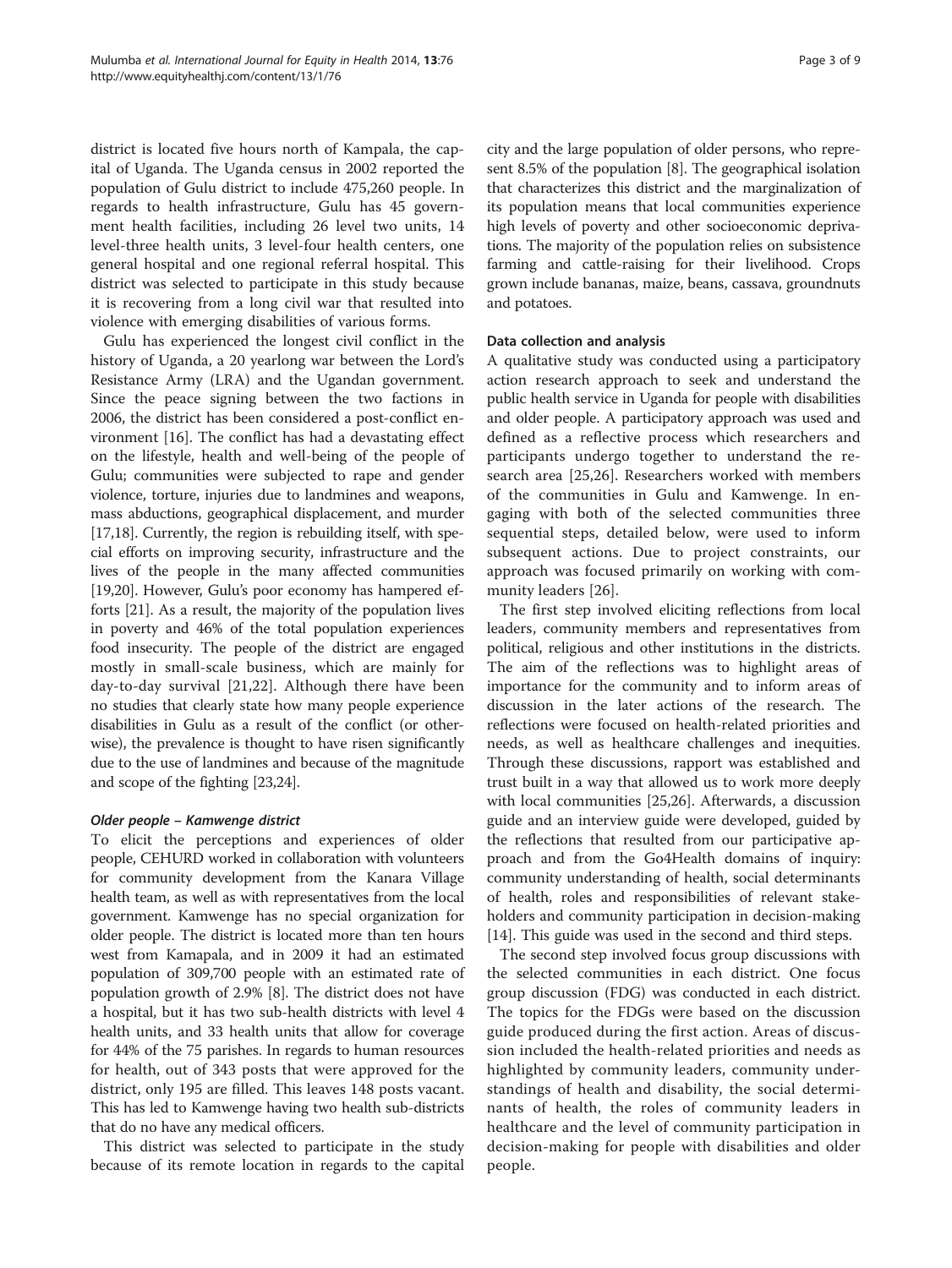Finally, the third step involved conducting key informant interviews with local leaders in each district regarding the specific health needs and the challenges experienced by the people with disabilities and older people. The interview guide used in the key informant interviews was developed in the first action. Areas of discussion included the health-related priorities and needs as highlighted by community leaders in the first action, the roles of community leaders in healthcare, community understandings of health and disability and the level of community participation in decision-making.

The key informant interviews and focus group discussions were conducted in the local language by trained interviewers. Afterwards, the transcripts were translated into English and transcribed verbatim. The transcripts were analyzed using thematic analysis, a method that allowed for the identification of recurrent patterns that can be grouped into categories and themes and represented a recursive process [[27\]](#page-8-0). The transcripts were analyzed by ALR and CEB. The first step was to carefully read the transcriptions in order to become familiar with the data. The data was summarized and a list of the initial codes and themes was developed. The international research team discussed the themes during meetings and over Skype and electronic mail. The entire dataset was then systematically coded. The initial set of codes was revised and clusters and later categories that were grounded in the text were developed. These categories were grouped into themes. Specifics of each theme were refined in an ongoing analysis of the data and definitions of each theme were generated [[27,28\]](#page-8-0). Finally, quotes were selected for their capacity to exemplify the main message of each of the five themes.

# Ethical considerations

Prior to commencing the study, ethical clearance was sought from Uganda's National Council of Science and Technology where CEHURD submitted the research proposal and protocol. The National Council of Science and Technology issued a letter to the Residence District Commissioner of the districts informing them of the research project. The research team introduced themselves to the local government leadership as part of the ethical clearance process. Permission from the local government leadership was granted for the research in the communities in both districts. The research team worked closely with community based organizations that worked intimately with both population groups in the two districts.

The nature of disability and literacy level were taken into consideration for all participants. Efforts were made to ensure the participants fully understood and provided their consent to the consultation process. Research was collected in the local language and was used together with English where necessary. Interviews with people with disabilities were conducted in accessible venues in Gulu. These venues were where meetings with this population group generally took place in the community. The participants were assured of their right to withdraw from the study at any time without giving a reason, and without any consequences. Anonymity and confidentiality was ensured in order to protect participants' identity.

### Findings

# Theme 1: Marginalized and Stigmatized: 'Most of them see us as monkeys'

Marginalization and stigma were common feelings reported by the study participants from both districts. These stemmed, in part, from the feeling that their communities rejected them because of their disability or age. The rejection would translate into negative health outcomes with the stigma of being 'less than their neighbors' impacting not only on the health of the people, but also the way they lead their daily lives. Participants reported elevated levels of stress and anxiety. Participants also reported feelings of not belonging to their community or families. The stigma that came with disability had a strong impact on the individual, regardless of how the disability came to be, as one participant recounted:

'When somebody gives birth to a disabled child, that child is not treated the same as other children and they are segregated and usually marginalized. This does not stop there but persists into later states of life. This greatly affects the health of disabled people'.

In this study, participants viewed their disability as a barrier to good health. The disability participants experienced made the enjoyment of everyday life and activities difficult and hindered their capacity as individuals to become truly active in community life. The participants reported the discrimination they experienced was very much entrenched in the local community and culture. The discrimination both groups of participants faced was perpetuated by the attitudes of community members, who they perceived treated people with disabilities and older people as 'worthless' and as a 'waste of time'. This led to feelings of despair, and to the perception that, as one community member shared:

'This [the way people with disabilities are treated in their communities] is the result of ignorance from the public on the fact that we are also able to perform and work as others. Most of them see us as monkeys on trees'.

Theme 2: Political Marginalization: 'It's like we never existed' Participants with disabilities and older participants felt the discrimination they faced went beyond what they encountered in their communities, and expressed feelings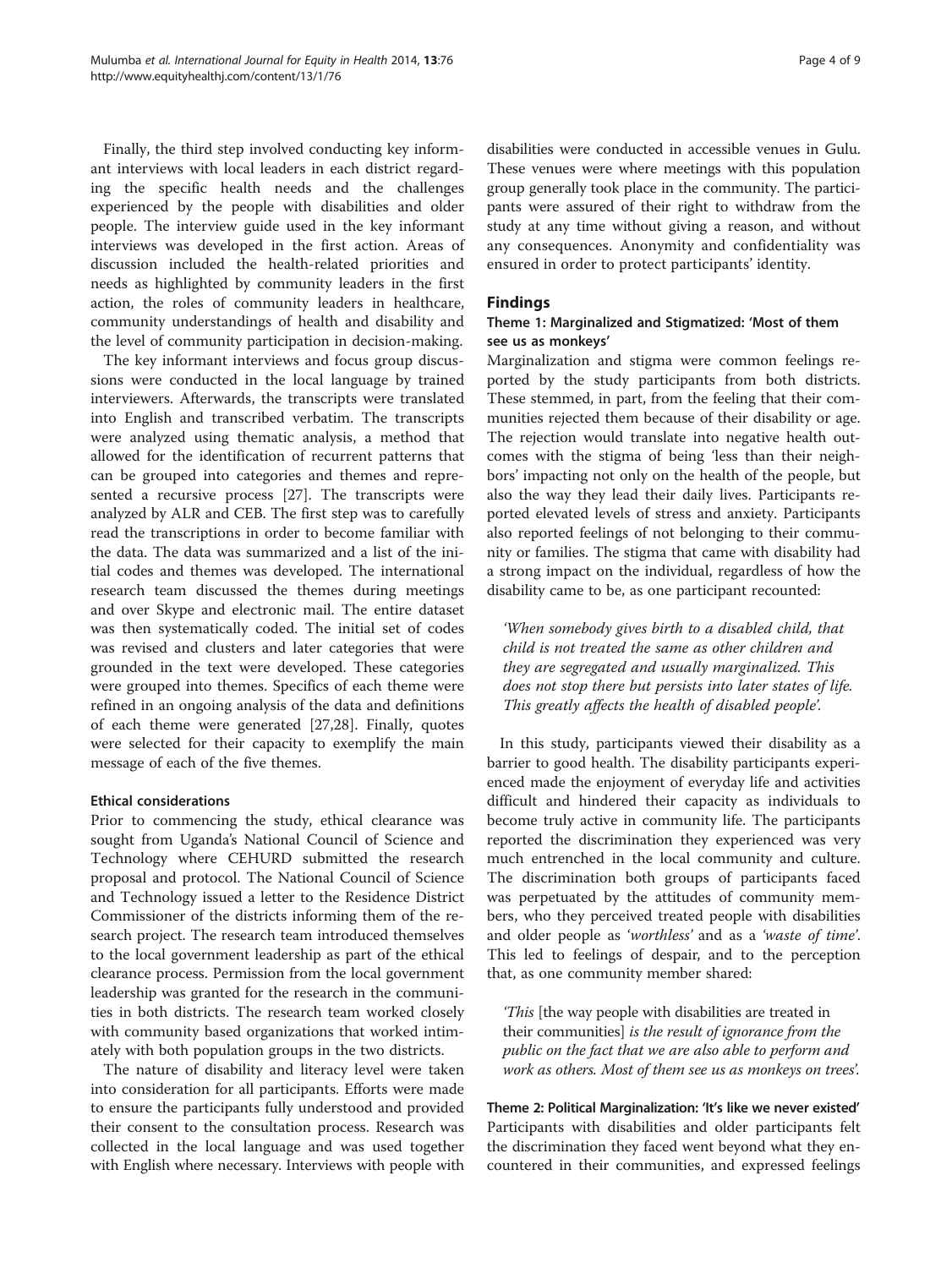of marginalization from broader political life. Participants with disabilities expressed that the government, both local and national, had never taken actions to incorporate them into any sort of participatory process. A participant from the Gulu district stated:

'Persons with disabilities participating in planning, implementation and monitoring… is low. Though we try to participate in different activities, it is still low. This is because of lack of information to persons with disabilities on what is taking place and also mobility to reach places where such activities are taking place is low'.

Alternatively, older participants reported feeling the same exclusion from government-related activities as participants with disabilities, and attributed the exclusion to their age. Many older participants from Kamwenge felt abandoned by the government or the state, and this stemmed from seeing many political promises that never materialized. At the community level, participants reported that community leaders only approached older people when it was for their own personal gain:

'The community leaders don't care about us. They never invite us to their meetings or even inquire from us… it's like we never existed… the leaders only come during election time… the community leaders go and tell us to form committees for old people, persons with disabilities, youths, we do so… they even bothered us to make a constitution, we got a certificate and then they asked us for money –asked us to make circles- we paid! But we have never heard from them until now. We have never got money or heard from them since'.

When asked why older people were not being prioritized by the government, participants offered two reasons. First, there are too few older people in the country, and this means their votes count for only a small percentage and therefore mean very little to politicians. Second, the feeling was the government cares for children because they are many and by catering to them, they also gain the support of the children's parents. The neglect felt from the central government fostered feelings of anger, let down and political isolation. As one participant stated:

'They chased us [old people] out of the district councils, it's like we are not people, and no one makes us a priority in the budget'.

Theme 3: Inequity in health: 'Different levels of healthy' Both groups of participants reported being aware of the differing levels of health they experience when compared

to the general population. Members from both communities identified poor nutrition and lack of food as a problem. However, inequity in health status and access to nutritious food was particularly important for participants from Gulu. Participants with disabilities reported that some people with disabilities, particularly those unable to work in the fields or materially contribute to the family income, were usually given less food or food with lower nutritional value. When it comes to health, this translates into a fragmentation of what healthy means. As one participant from Gulu stated:

'I think there are different levels of healthy, and we as disabled persons, we have the lowest level of health'.

The participants from Kamwenge shared this feeling, and one older person stated:

'As an older person I have no good health, I have no peace at all and old age is bad health'.

The two communities identified different health-related problems and causes for their ill health. For participants with disabilities, HIV/AIDS played a key role in regards to their health status. Being HIV positive meant they needed constant medication and were always at risk of developing infections or tuberculosis. Receiving treatment for this was complicated, as it meant travelling long distances. In addition to mobility, being mistreated by health workers was another deterrent from accessing both preventive and curative care:

'For instance, if a blind person goes for a HIV/AIDS test, instead of helping that person, the health workers instead ridicule that person and ask them 'even you with your blindness, how could you get someone to give you HIV/AIDS?' this discourages us from testing and so most of us don't know our HIV/AIDS status'.

Another reason for differing health given by participants related to the mix of vulnerability and poverty of local people with disabilities. Participants considered some local people with disabilities tended to enter into sexual relationships as a means to survive, something that placed them at higher risk for developing HIV/ AIDS.

In contrast, older participants did not think of exposure to HIV/AIDS as problematic for them in the same way that malaria and syphilis were. For this group, most health problems they identified resulted from poor hygiene, sanitation, and a lack of safe and good quality water. For older participants, education was the key to getting local people to accept and implement preventive strategies.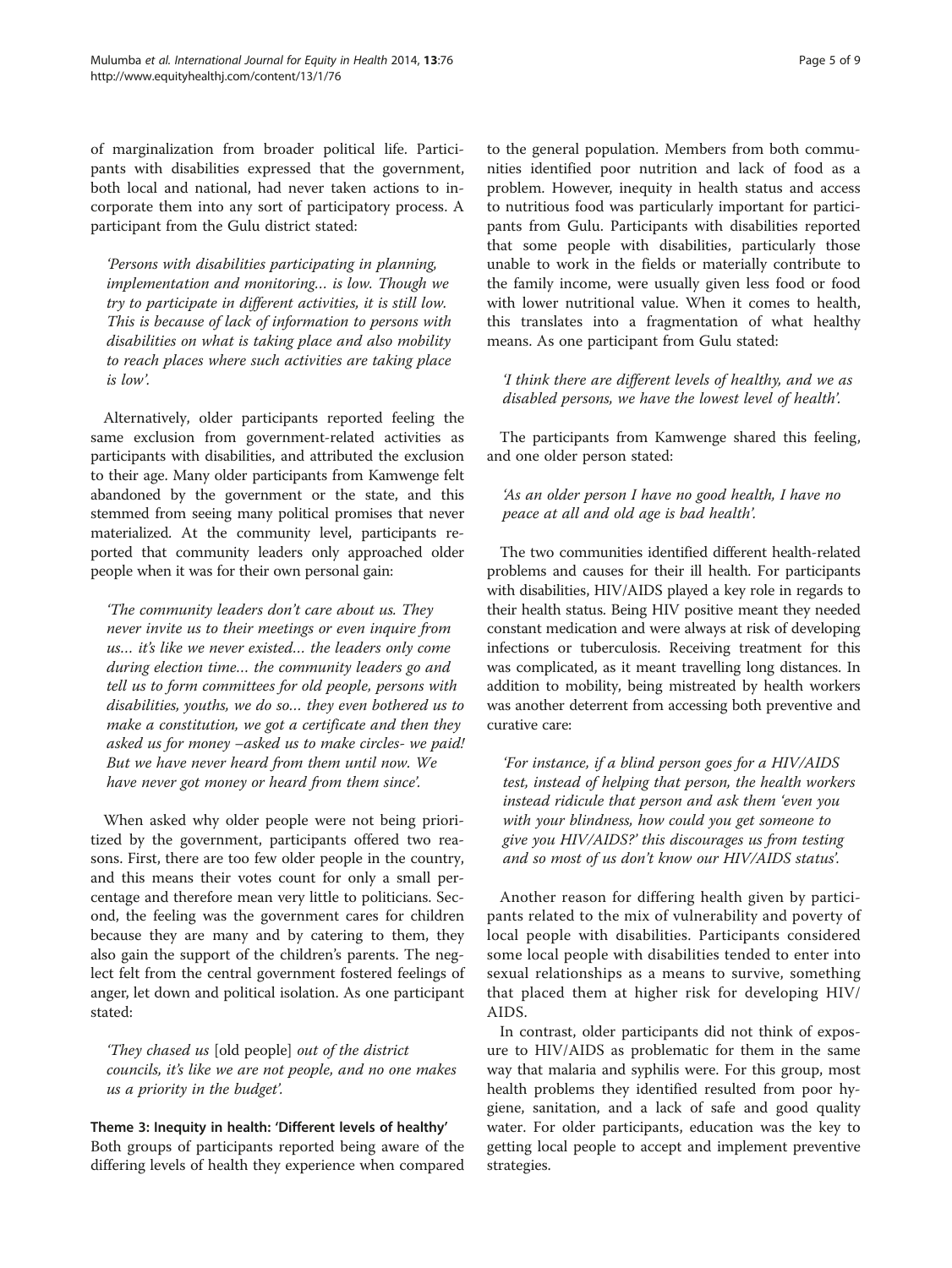Finally, infrastructure also played a major role when it came to the feelings of what being healthy is for people with disabilities. A lack of access to assistive devices, a lack of an enabling environment with ramps and clear signaling or safe roads contributed to the acquisition and spread of disease in Gulu. One participant shared:

'Though some persons with disabilities have wheelchairs or crutches, others don't and walk on their hands and knees, so there is poor sanitation and the sanitation facilities have not been customized for people with disabilities. Persons with disabilities end up with diseases as a result of poor hygiene and sanitation'.

#### Promoting socioeconomic opportunity and good health

In reflecting on their lives and health-related experiences, older participants from Kamwenge emphasized the key role that education could play in moving out of poverty and into a place where there were more economic opportunities. This would lead to better health. Participants perceived that there was a clear causal relationship between being poor and lacking an education, and this directly impacting the health of the people. As a participant stated:

'God gave us different incomes, different lands, those with good land can cultivate, take their children to schools and be rich. Being rich and poor causes the difference in health statuses'.

Older participants saw the cycle of poverty, lack of education and poor health repeating itself in the next generation of local people: 'If parents don't have money, they will not be able to take the children to school and the work in the fields will make children sick'.

#### Theme 4: Lack of access to appropriate medicine and health services

Participants with disabilities reported experiencing discrimination that impacted on their ability to access health services and medicines, an infringement of the right to health, and other human rights breaches by healthcare workers. In addition, their family members also received ill treatment and, at least in one case, sexual abuse. One participant elaborated:

'In other cases where a man with a disability goes to the hospital with his wife to seek medical attention… the health workers in some cases refuse to work on them or avail them with medicines unless their women have sexual intercourse with them'.

The older participants did not raise reports of physical and/or sexual abuse, but they did identify the devaluing attitudes of health workers towards them. This included a sense of neglect some received from healthcare staff because of their age, which acted as a barrier to accessing appropriate healthcare. It was this group of participants who stated that the main barriers they faced when visiting hospitals were not being informed of their condition or not being provided with a diagnosis. The lack of adequate care and medication led many to visit local herbalists. As a participant stated:

'We get prescriptions but cannot afford to buy the medicines. You walk to the health center, they write you a paper. Now, where to we get the money to buy the medicines?'

While older participants focused on the relationship between education and health, participants with disabilities discussed issues of breaches of sexual and reproductive rights. For example, it was reported that health services did not have adjustable hospital beds in delivery wards for women giving birth, and communication barriers between physicians and their patients with disabilities results in life-threatening situations. A woman from Gulu shared:

'There are some of us who are deaf and for the pregnant women, when they go to the health centers to give birth, they have problems because there is no way for the medical people to communicate with them, which results in the death of their children as they don't understand the instructions of the midwives and medical people'.

Another woman from Gulu highlighted:

'When I was pregnant, I went to the health center for antenatal care but the medical personnel could not take my health history, because I am deaf and dumb, and though I know sign language, there was nobody who could understand what I was saying and I could not understand the health education session given to the other pregnant women. This was very frustrating as the doctor was just estimating everything and writing his own things. This put my life and that of my baby in danger'.

# Theme 5: The need to expand quality rehabilitative and mental health services

The participants with disabilities resided in a post-conflict environment and they expressed a need for targeted trauma counseling services. This care should be affordable and sustainable, and the services should provide assistive devices and rehabilitative services such as support for amputees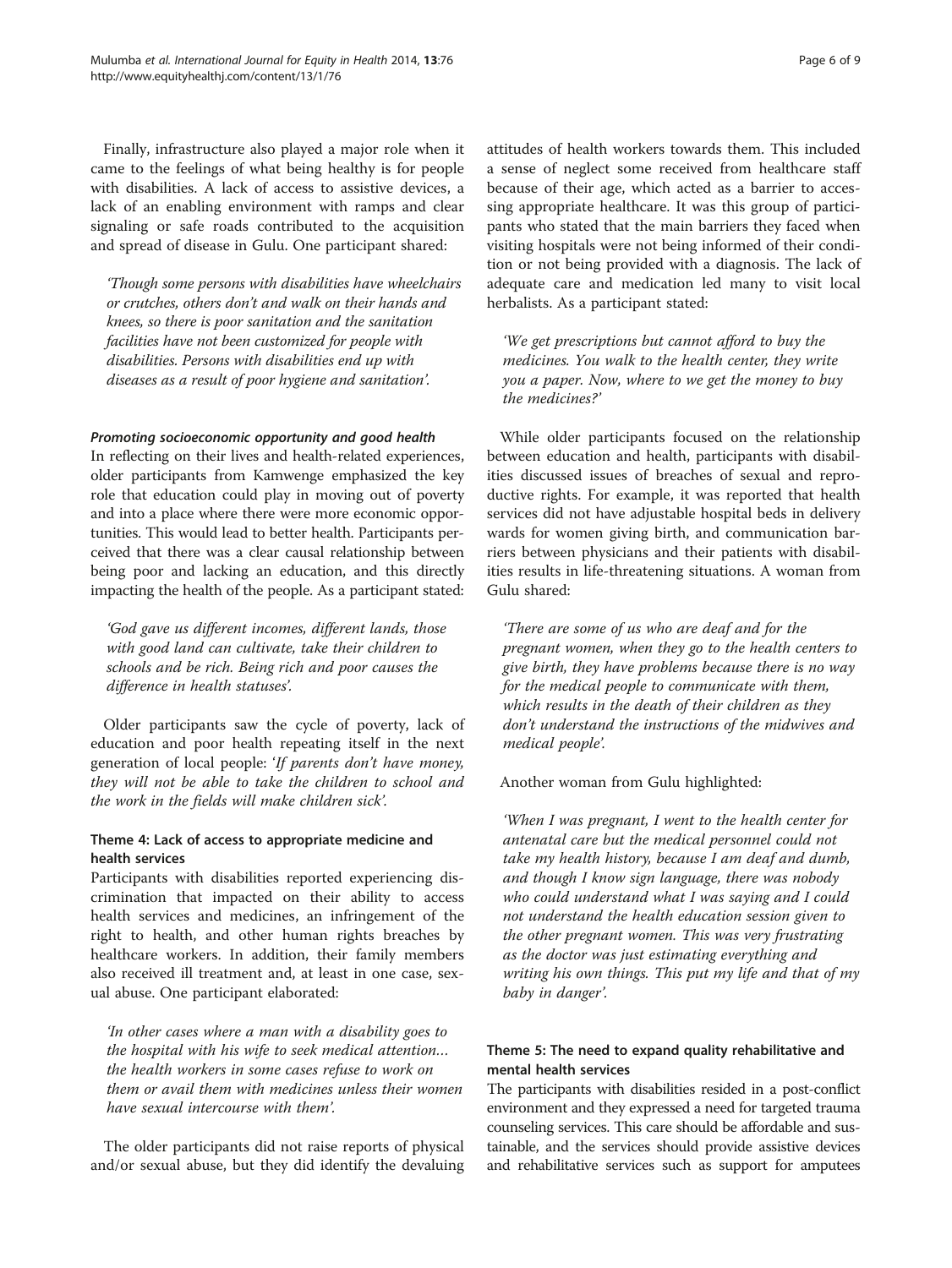and others experiencing disability as a result of the conflict. One participant stated:

'I use a wheelchair but at times it breaks down. The chair was a donation but when it breaks down, I have no means to repair it because it is very expensive to carry out repairs and what I earn cannot cover this'.

The negative impact the conflict had on the psychological and emotional health and wellbeing of people with disabilities resulted in many participants experiencing psychological issues. Abuse of alcohol was reported as common and was seen as a coping mechanism. Participants considered alcohol abuse as a viable option and it was justified by the lack of alternative options to obtaining support from government or other organizations. Emotional trauma from forced geographical displacement and abductions by the Lord's Resistance Army had left profound impressions in many of the people in Gulu. This has added an extra barrier for people with disabilities when it comes to being able to live a full life where they can participate in their communities. As one participant from Gulu shared:

'Trauma and stress is very serious… you people need to address trauma so that our people begin to think positively and productively in order for them to participate fully in ensuring their personal health, the health of their families and for the community. Otherwise, all the good intentions will not yield good results'.

# **Discussion**

There is an expectation that the post-2015 development agenda may redress long-standing political and resource deficits. There is also a need for progress-inclusive development practices that will be able to incorporate a wide array of voices, including those of older people as well as those from people with disabilities. Several reports support growing momentum for the post-2015 health and development goal agenda to ensure the prioritization of health inequities experienced by older persons, persons living with disabilities and others [[14](#page-7-0)[,29\]](#page-8-0). This can only be achieved through the effective engagement of communities in accountability and monitoring processes that are able to raise up priorities and concerns, as well as implement actions that will support the achievement of the post-2015 agenda [[14](#page-7-0)].

Both sets of participants expressed that their needs are neglected by the Ugandan state, but also by society in general and by the health system more specifically. This led the participants to express feeling like outcasts as opposed to full members of their communities. The embodied stigma has led to a negative perception towards

themselves and of their contribution to society [\[30\]](#page-8-0). For older persons, the feeling that they are considered superfluous may be reflective of a larger shift in African countries, where the growing number of younger people and the diminishing numbers of older ones impact traditional ways of life [[31](#page-8-0)]. In regards to life at the village level, the feelings of rejection have isolated the members of these two groups from the benefits that living in a tight-knit community bring, namely a sense of belonging, solidarity and of being able to depend on each other to deal and solve life issues in a way that strengthens the bond between neighbors and families [[32](#page-8-0)].

When it comes to access to health services, the societal changes the country has undergone has translated into lower levels of reported quality of life and a perception of poorer health outcomes for both groups of participants. The multiple reports of abuse towards both people with disabilities and older people in public health services include actions that go from the refusal of services up to sexual abuse. These experiences have a negative influence on health-seeking behavior and pushes population groups away from services that are badly needed [[33\]](#page-8-0). In addition, they contribute to the perception that the health system is selective, exclusive and does not care for the population that is there to serve. Another major barrier to healthcare was communication. Participants from both groups faced this. People with disabilities may require additional support within the public health service to communicate with healthcare staff, as has been pointed out in previous studies [[34\]](#page-8-0). Older participants reported that healthcare staff did not discuss with them what was happening or why they were in the health service. This is a common occurrence, not only among the participant groups in Kamwenge and Gulu, but also among people living with HIV, with indigenous populations and young people in many different regions of the world [\[5](#page-7-0)[,35,36\]](#page-8-0). Studies from other parts of the world point to the need to develop more responsive and friendly services that can provide the communities they serve with the care they deserve [[32,35\]](#page-8-0).

As part of a comprehensive approach to dealing with the issues raised by both of these groups, it is necessary to implement not only essential health services but also mental health services that will be able to provide support [[14](#page-7-0)]. This finding echoes the UN Special Rapporteur on the right to health's report on stigma and mental health in which he notes, 'The World Health Organization recommends that mental health services, including support services, be based in the community and integrated as far as possible into general health services, including primary health care, in accordance with the vital principle of the least restrictive environment' [[37\]](#page-8-0). This could come in the form of counseling for trauma, alcoholism and the effect of geographical displacement for not just people with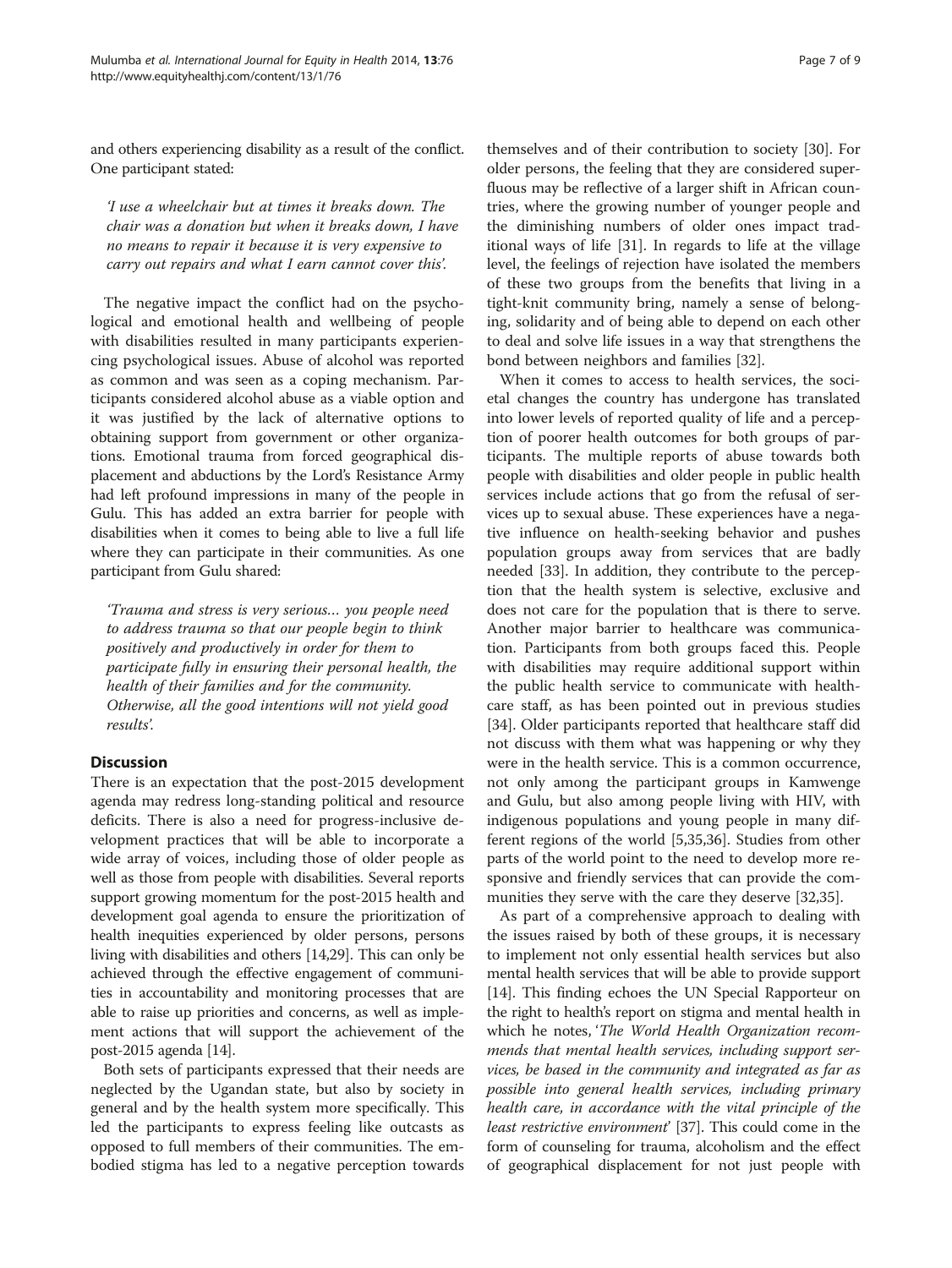<span id="page-7-0"></span>disabilities and older people but also the general population. Participants also reported a lack of services to support people with disabilities to gain access to and maintain assistive devices.

#### Study limitations

This study is one of the first to seek the perceptions of these two marginalized population groups in Uganda. It built strong relationships and rapport within the communities and sought to gain the perspectives of a wide range of respected members of the community and local community leaders. The focus group discussion in which they participated occurred as a one-off, large group discussion in each community. To gain a more in-depth understanding of the perspectives and experiences of the participants, smaller groups, which met more than once, may have been useful. However, this was beyond the project's time and resources. Key informant interviews with community leaders were also conducted, building on the first phase and aiming to seek specific challenges for the people in their community.

#### Conclusion

Our findings suggest that there is a strong likelihood that the right to health, as well as inter-related rights of persons with disabilities and older persons in Uganda are not being adequately protected, promoted and fulfilled in that country. Furthermore, our findings highlight the Ugandan government is not progressively realizing its right to health obligations in international law to either group, per the Government's obligation to do so for both sets of participants pursuant to its ratification of the CRPD [\[38\]](#page-8-0) and through its accession to the CESCR [9]. While the Ugandan government's acts and/ or omissions can be pointed to, the international community also has a legal obligation to support Uganda to implement the terms of both international treaties, particularly as Uganda is a low-income country [[39\]](#page-8-0). Indeed, in a post-2015 world, there may be greater onus on both the international community and Ugandan government to support attainment of the essential health needs for both sets of communities given their vulnerable and marginalized position, and diminished health status in comparison to the general population.

#### Competing interest

The authors declare that they have no competing interests.

#### Authors' contribution

All authors have contributed to this article. MM and JN carried out the research and participated in data analysis. ALR, CEB and RH participated in the data analysis and the drafting. MM, JN, CEB, ALR, KB and RH participated in the writing and revising of the manuscript. All authors read and approved the final manuscript.

#### Acknowledgements

The funding for Go4Health, a research project of which this analysis was part, was provided by the European Union's Seventh Framework Programme (grant HEALTH-F1-2012-305240) and by the Australian Government's NH&MRC-European Union Collaborative Research Grants (grant 1055138).

#### Author details

1 Center for Health, Human Rights and Development, Kampala, Uganda. <sup>2</sup>School of Population Health, The University of Queensland, Brisbane Australia. <sup>3</sup> Department of Global Public Health and Primary Care, Center for International Health, University of Bergen, Centro de Estudios para la Equidad y Gobernanza en los Sistemas de Salud, Bergen, Guatemala, Guatemala. <sup>4</sup>Queensland Centre for Intellectual and Developmental Disability, The University of Queensland, Brisbane, Australia. <sup>5</sup>Institute of Tropical Medicine, Antwerp, Belgium.

#### Received: 19 June 2014 Accepted: 20 August 2014 Published online: 08 October 2014

#### References

- 1. UN, editor Enable: International convention of the rights of persons living with disabilities. New York: United Nations; 2006:15–25.
- 2. Sen A: The idea of justice. Boston: Harvard University Press; 2009.
- 3. HelpAge: Global age watch index. 2013. [http://www.helpage.org/global](http://www.helpage.org/global-agewatch/reports/global-agewatch-index-2013-insight-report-summary-and-methodology/)[agewatch/reports/global-agewatch-index-2013-insight-report-summary-and](http://www.helpage.org/global-agewatch/reports/global-agewatch-index-2013-insight-report-summary-and-methodology/)[methodology/.](http://www.helpage.org/global-agewatch/reports/global-agewatch-index-2013-insight-report-summary-and-methodology/)
- 4. Moore A: Older people living with HIV/AIDS (OPLWA) i Lome, Togo: personal networks and disclosure of serostatus. Ageing Int 2013, 38(3):218–232.
- 5. Shevington S: Is quality of life poorer for older adults with HIV/AIDS? International evidence using the WHOQoL-HIV. AIDS Care Psychological and socio-medical aspects of HIV/AIDS 2012, 24(1):1219–1225.
- 6. Holmes W, Joseph J: Social participation and healthy ageing: a neglected, significant protective factor for chronic, non-communicable conditions. Global Health 2011, 7:43.
- 7. Bank W: Uganda: social inclusion with middle-income status in sight. Washington DC: World Bank; 2014.
- 8. Statistics UBo, Inc Ii: Uganda demographic and health survey 2011. Kampala: Uganda Bureau of Statistics; 2012.
- 9. International covenant on economic, social and cultural rights: 26 December 1966, 993 U.N.T.S. 3, 6, I.L.M. 360 (1967) (entered into force 3 January 1976). 1966.
- 10. UN: A life of dignity for all: accelerating progress towards the Millennium Development Goals and advancing the United Nations development agenda beyond 2015. New York: United Nations; 2013.
- 11. UN: The millennium development goals report. New York: United Nations; 2013.
- 12. UN: A new global partnership: eradicate poverty and transform economis through sustainable development. New York: United Nations; 2013.
- 13. Kenny C, Glassman A: What will follow the millennium development goals? the high level panel's ambitious recommendations on health deserve support. BMJ 2013, 347:f4431.
- 14. Friedman A, Jahn A, Ooms G, Sridhar D, Waris A: Realizing the right to health for everyone: the health goal for humanity. Copenhagen: Go4Health research consortium; 2013.
- 15. Flores W, Ruano AL, Phé-Funchal D: Social participation within a context of political violence: implications for the promotion and exercise of the right to health in Guatemala. Health Human Rights 2009, 11(1):37–48.
- 16. Wegner P: Genocide in northern Uganda? -The protected camps' policy of 1999–2006. In Justice in Conflict [Internet]; 2012. March 20, 2014. Available from: [http://justiceinconflict.org/2012/04/09/a-genocide-in-northern-uganda](http://justiceinconflict.org/2012/04/09/a-genocide-in-northern-uganda-the-protected-camps-policy-of-1999-to-2006/)[the-protected-camps-policy-of-1999-to-2006/](http://justiceinconflict.org/2012/04/09/a-genocide-in-northern-uganda-the-protected-camps-policy-of-1999-to-2006/).
- 17. Vindevogel S, de Schryver M, Broekaert E, Derluyun I: Challenges faced by former child soldiers in the aftermath of war in Uganda. J Adolesc Health 2013, 52(6):757–764.
- 18. Spitzer H, Twikirize J: War-affected children in northern Uganda: no easy path to normality. Int Soc Work 2013, 56(1):67-69.
- 19. Branch A: Gulu in war… and peace? the town as camp in northen Uganda. Urban Stud 2013, 50(15):3153–3167.
- 20. McElroy T, Muyinda H, Atim S, Spittal P, Backman C: War, displacement and productive occupations in northern Uganda. J Occupational Sci 2012, 19(3):198–212.
- 21. GDLGED: District state of environment report. In Uganda: Gulu District Local Government Environmental Department. 2005.